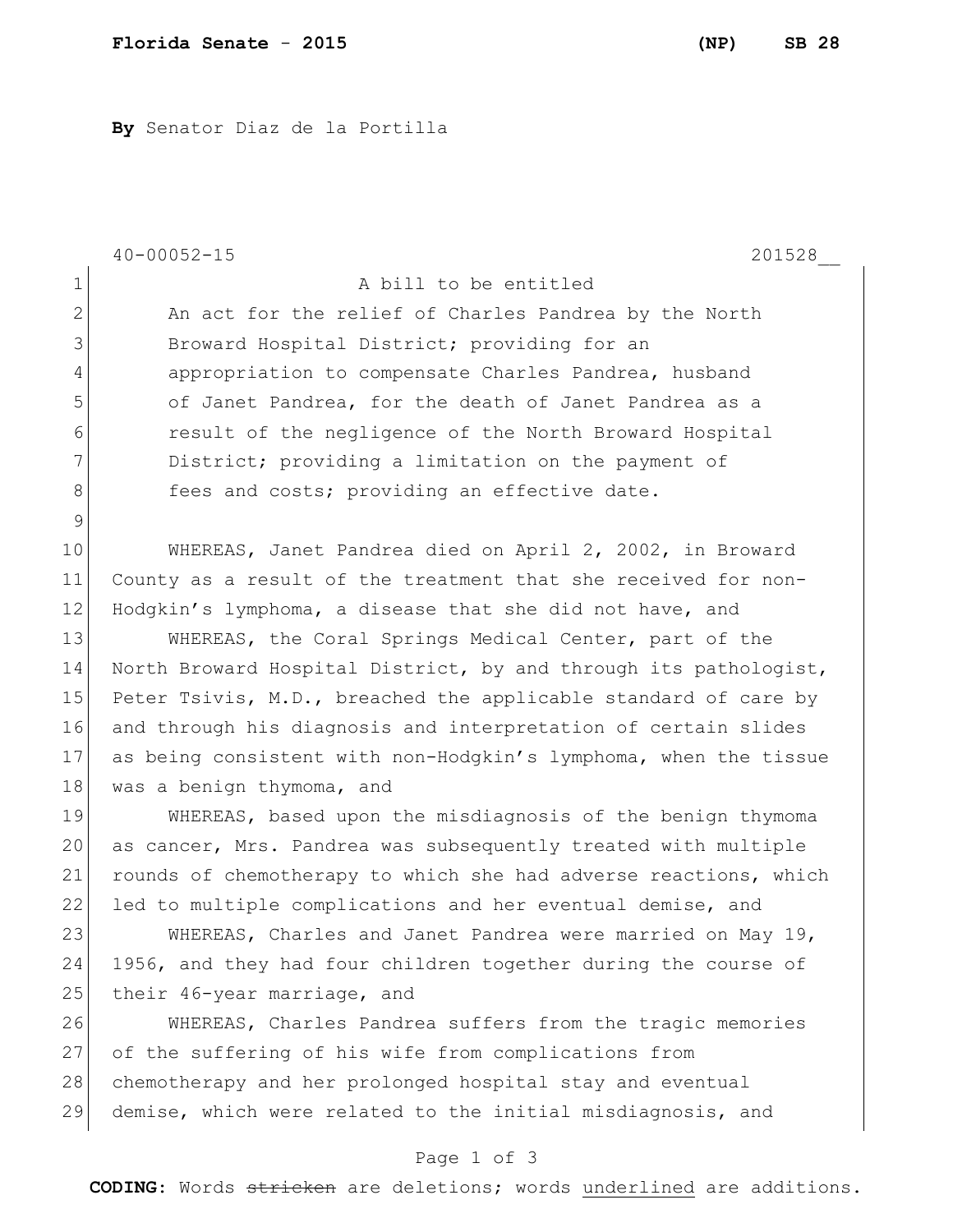```
40-00052-15 201528__
30 WHEREAS, Charles Pandrea will continue to suffer mental 
31 pain and anguish for the remainder of his life, which has caused 
32 and will continue to cause serious psychological problems for 
33 him, and
34 WHEREAS, as a matter of law, a jury in Broward County 
35 returned a verdict against the North Broward Hospital District 
36 on June 8, 2005, and the verdict was reduced to a final judgment 
37 in the amount of $808,554.78 on June 15, 2005, and
38 WHEREAS, as a matter of law, it was determined that neither
39 Charles Pandrea nor Mrs. Pandrea did anything to cause or 
40 contribute to the cause of the losses and injuries complained 
41 of, and
42 WHEREAS, the North Broward Hospital District has paid the 
43 statutory limit of $200,000 under s. 768.28, Florida Statutes,
44 and
45 WHEREAS, the North Broward Hospital District is responsible 
46 for paying the remainder of the judgment, which is $608,554.78, 
47 NOW, THEREFORE,
48
49 Be It Enacted by the Legislature of the State of Florida:
50
51 Section 1. The facts stated in the preamble to this act are
52 found and declared to be true.
53 Section 2. The North Broward Hospital District is
54 authorized and directed to appropriate from funds of the 
55 district not otherwise appropriated and to draw a warrant in the 
56 sum of $608,554.78, payable to Charles Pandrea, husband of Janet
57 Pandrea, deceased, as compensation for the death of Janet
58 Pandrea as a result of the negligence of the North Broward
```
## Page 2 of 3

**CODING**: Words stricken are deletions; words underlined are additions.